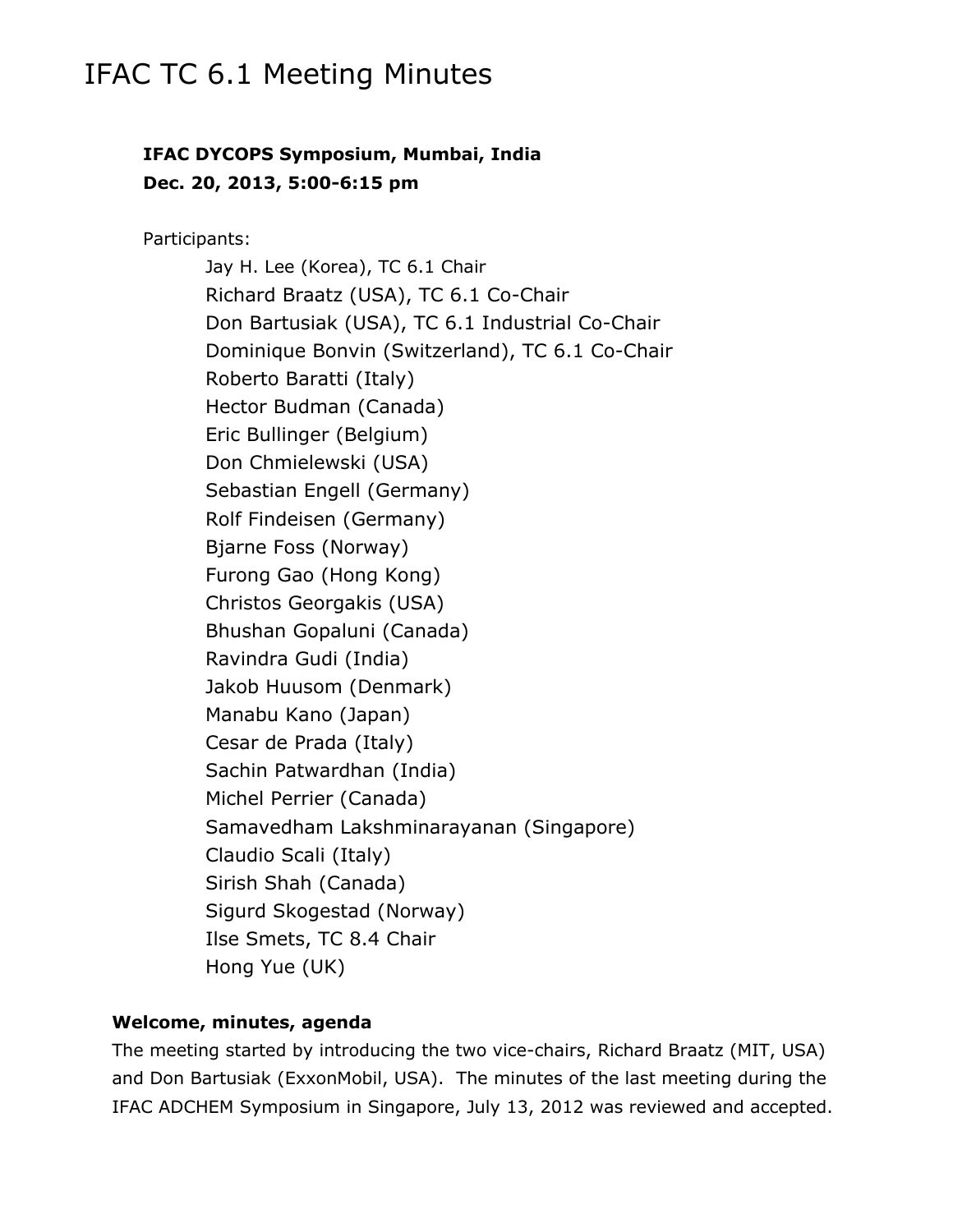#### **Review of DYCOPS 2013 program**

On behalf of the IPC, IPC Co-Chair Gabriele Pannocchia presented the summary statistics for the DYCOPS 2013 meeting. Out of 187 submissions, 145 were accepted, 137 papers made into the program, out of which 132 papers were actually presented (5 no shows – 4 oral and 1 poster). The total number of registered participants was  $\sim$ 81%. Acceptance ratio for the regular papers was about  $~81\%$ , which is somewhat higher than in previous conferences including the ACCs. Geographical breakdown information and other statistics were presented. [see the attached PPT]

This meeting had a relatively low level of participation from the US, probably due to the proximity, visa complications and the general decrease in travel budget.

#### **Upcoming and Future Meetings**

#### IFAC World Congress in 2014, Cape Town, South Africa:

TC Chair informed that 111 submissions have been received for the TC and are being reviewed. Due to the large number of submissions to be reviewed, four additional associate editors (Chmielewski, Grover, Guay, Soroush) have been recruited, in addition to the original three associate editors (Kano, Kothare, Scali). Each AE is assigned to handle 12-15 papers. The TC Chair urged the TC members to participate so that the TC can be well represented at the Congress.

#### ADCHEM Symposium in 2015 Whistler, Canada:

There was a brief report from the NOC Co-Chair Bhushan Gopaluni for the upcoming ADCHEM meeting to be held during June 7-10, 2015. [See the attached PPT file.] The venue will be at the Whistler Convention Center in Whistler, Canada. The conference hotels will be available in three categories, with the top category at the Westin (daily rate of >\$180), the middle category (\$120-\$150), and the budget category (\$90-\$130).The IPC chairs are Rolf Findeisen (UMagdeberg, Germany), Martin Guay (Queens U, Canada), and Don Bartusiak (ExxonMobile). Area chairs and IPC members have also been recruited. The registration fee will be 680 CAD for regular participants and 350 CAD for students. Flyers for the meeting announcement have already been prepared and distributed at this meeting.

#### DYCOPS+CAB 2016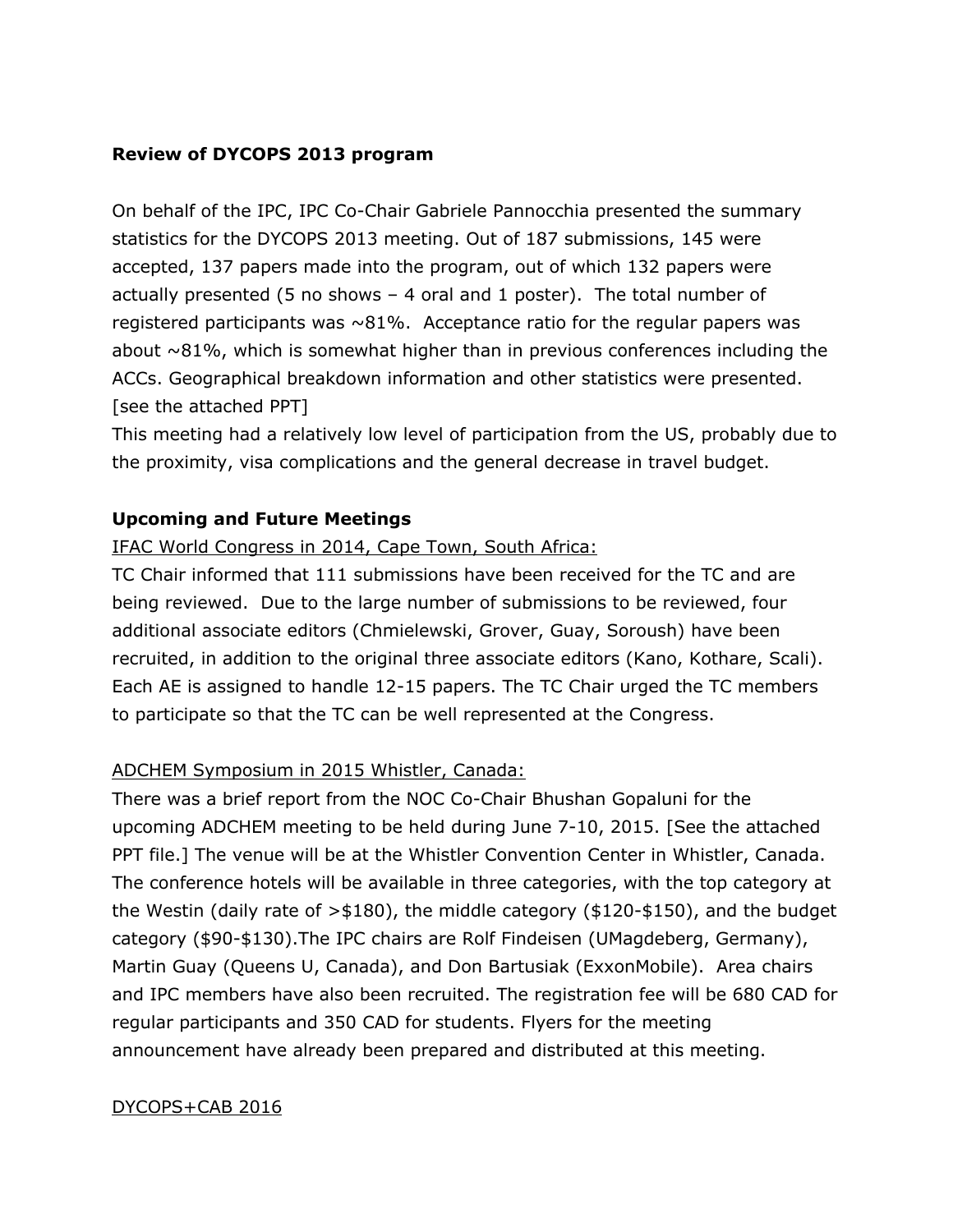According to the traditional rotation, the meeting should go back to Americas. However, in order to break the cycle that successive ADCHEM and DYCOPS meetings are held in a same continent, it was proposed that the meeting be held in Europe instead. Then, 2018 ADCHEM can go to Asia, 2019 DYCOPS to Americas, and 2021 ADCHEM to Europe. This proposal was accepted by the members present.

There also was a proposal that DYCOPS and CAB be combined into a single threeday meeting (instead of two separate meetings with one day overlap as in the past two meeting). It was proposed that the combined meeting be named DYCOPS-CAB (to be discussed further before making a final decision). The proposal had already been discussed at the TC 8.4 meeting; TC 8.4 Chair Ilse Smets commented that the proposal was motivated by the recent drop in the CAB participation and the fact that most CAB participants stayed on for the DYCOPS meeting. TC 6.1 Chair mentioned that this would help differentiate DYCOPS from ADCHEM, which started out to have different themes and scopes but evolved into similar meetings. Overall sentiment of the meeting participants was quite positive and the proposal has been accepted with logistical details to be worked out later.

Sigurd Skogestad presented a proposal that Norway hosts the next DYCOPS-CAB, which will be held in June, 2016. He proposed Trondheim as the likely venue, as it is convenient for the NOC team (Skogestad, Foss, etc.) and university facilities are available for use during June. Trondheim had hosted PSE/ESCAPE in 1997 and therefore has experience to host such meetings. Scali mentioned Sardinia, Italy may be another attractive venue as Roberto Baratti could act as the NOC Chair but this proposal was not considered seriously for 2016. Another participant mentioned that cost may be high but Skogestad said lodging at reasonable costs can be arranged and registration fees can be lowered by using university facilities. It was also suggested that Oslo or Bergen be considered as possible venues, as they offer more travel convenience and sightseeing attractions. The venue, NOC, and NOC/IPC members should be finalized by later next year.

#### **Task forces**

Systems Biology—Elling Jacobsen (Sweden) couldn't make the meeting but sent the message that no special session has been arranged for this meeting.